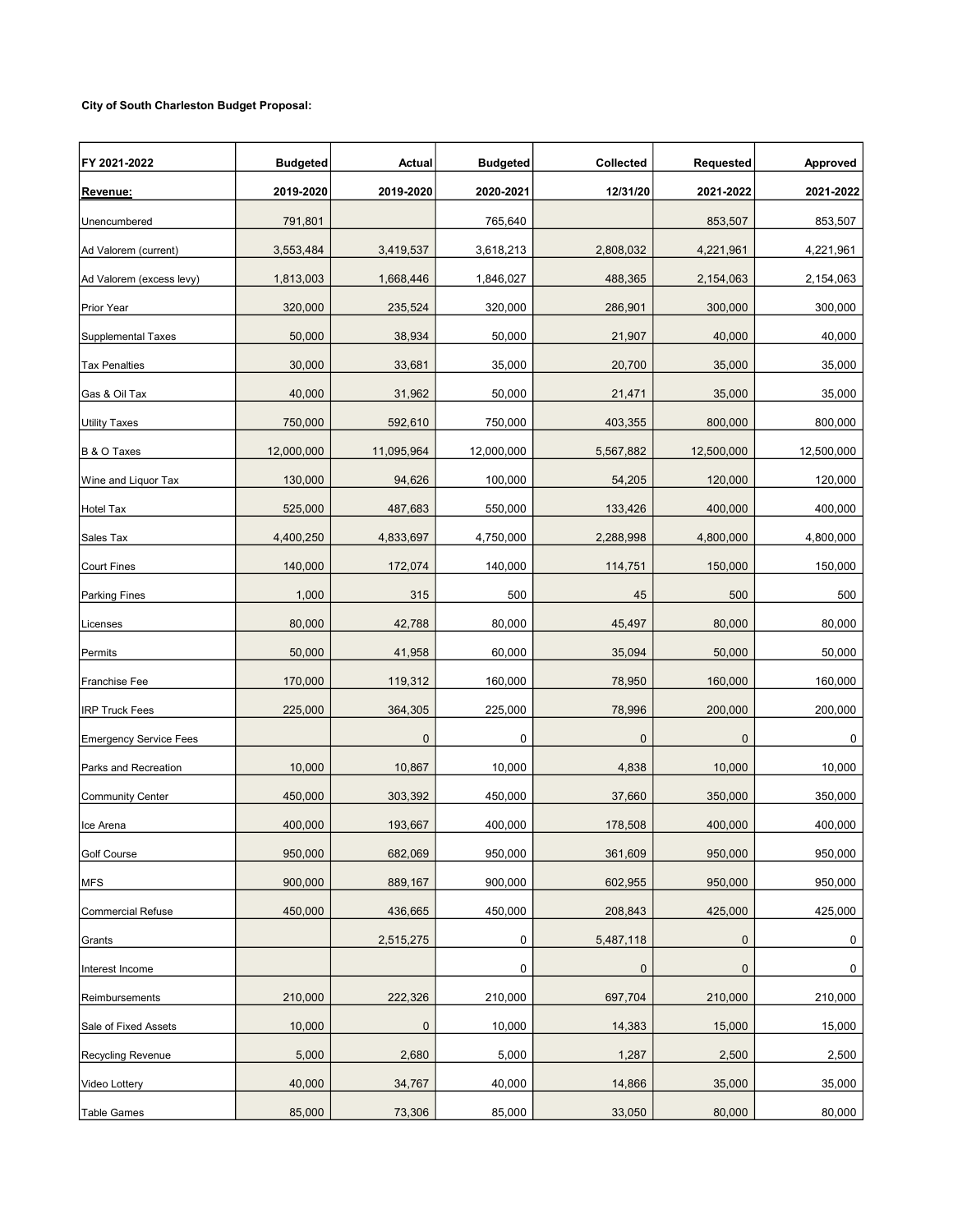| Misc. Revenue        | 100,000    | 46,703     | 50,000     | 25,470     | 50,000     | 50,000     |
|----------------------|------------|------------|------------|------------|------------|------------|
| PILOT                |            |            | 35,000     | 29,204     | 35,000     | 35,000     |
| Subtotal             | 28,679,538 | 28,684,297 | 29,095,380 | 20,146,070 | 30,412,531 | 30,412,531 |
| Coal Severance:      |            |            |            |            |            |            |
| Unencumbered         | 22,670     |            | 10,000     |            | 10,000     | 35,000     |
| <b>Tax Revenue</b>   | 60,000     |            | 35,000     |            | 35,000     | 35,000     |
| Interest             | 10         |            |            |            |            |            |
| <b>Total Revenue</b> | 28,762,218 | 28,684,297 | 29,140,380 | 20,146,070 | 30,457,531 | 30,482,531 |

| FY 2019-2020                 | <b>Budgeted</b> | Actual      | <b>Budgeted</b> | <b>Expended</b> | Requested | <b>Approved</b> |
|------------------------------|-----------------|-------------|-----------------|-----------------|-----------|-----------------|
| <b>Expenses</b>              | 2019-2020       | 2019-2020   | 2020-2021       | 12/31/20        | 2021-2022 | 2021-2022       |
| Mayor's Office               | 146,201         | 154,146     | 145,641         | 77,607          | 158,773   | 158,773         |
| <b>City Council</b>          | 91,667          | 105,922     | 92,902          | 52,952          | 106,404   | 106,404         |
| Finance & Admin.             | 631,390         | 896,489     | 643,820         | 441,668         | 709,966   | 709,966         |
| <b>City Clerk</b>            | 25,106          | 51,277      | 62,606          | 16,538          | 32,295    | 32,295          |
| Police Judge's Office        | 154,165         | 124,506     | 152,742         | 68,891          | 149,769   | 149,769         |
| Attorney                     | 150,000         | 199,125     | 160,000         | 97,896          | 160,000   | 160,000         |
| <b>EDA</b>                   | 117,747         | 336,459     | 928,675         | 201,599         | 500,000   | 500,000         |
| Engineering                  | 14,639          | 17,823      | 15,930          | 8,824           | 18,103    | 18,103          |
| Planning & Zoning            | 5,391           | $\mathbf 0$ | 5,341           | $\mathbf 0$     | 2,941     | 2,941           |
| <b>City Hall</b>             | 5,186,122       | 6,037,505   | 5,076,484       | 4,347,215       | 6,216,017 | 6,216,017       |
| Police Dept.                 | 3,380,888       | 3,372,673   | 3,583,019       | 1,833,205       | 4,627,881 | 4,627,881       |
| Fire Dept.                   | 5,452,954       | 4,346,953   | 5,911,305       | 2,644,784       | 6,175,474 | 6,175,474       |
| <b>Animal Control</b>        | 39,071          | 31,231      | 46,647          | 16,128          | 46,471    | 46,471          |
| Police Fire Maintance        | 156,317         | 136,095     | 159,103         | 49,208          | 147,477   | 147,477         |
| <b>Streets and Highways</b>  | 3,068,501       | 2,681,020   | 3,338,104       | 1,548,578       | 2,942,660 | 2,942,660       |
| <b>Central Garage</b>        | 977,323         | 861,487     | 1,079,004       | 484,404         | 1,139,901 | 1,139,901       |
| Sanitation                   | 2,130,514       | 1,775,776   | 1,894,274       | 1,099,917       | 2,134,818 | 1,904,818       |
| Parks Dept.                  | 825,938         | 729,943     | 801,886         | 358,785         | 879,660   | 879,660         |
| Visitor's Bureau             | 275,000         | 148,338     | 275,000         | 75,330          | 262,500   | 200,000         |
| <b>Community Center</b>      | 1,540,636       | 1,474,852   | 1,681,007       | 549,446         | 1,576,471 | 1,576,471       |
| Interpretive Center / Museum | 26,519          | 30,130      | 26,519          | 14,196          | 28,410    | 28,410          |
| Ice Rink                     | 1,302,343       | 401,486     | 372,041         | 282,650         | 568,080   | 568,080         |
| Library                      | 462,000         | 439,168     | 462,000         | 192,500         | 462,000   | 462,000         |
| Golf Course                  | 1,527,658       | 1,483,989   | 1,803,489       | 621,467         | 1,721,960 | 1,721,960       |